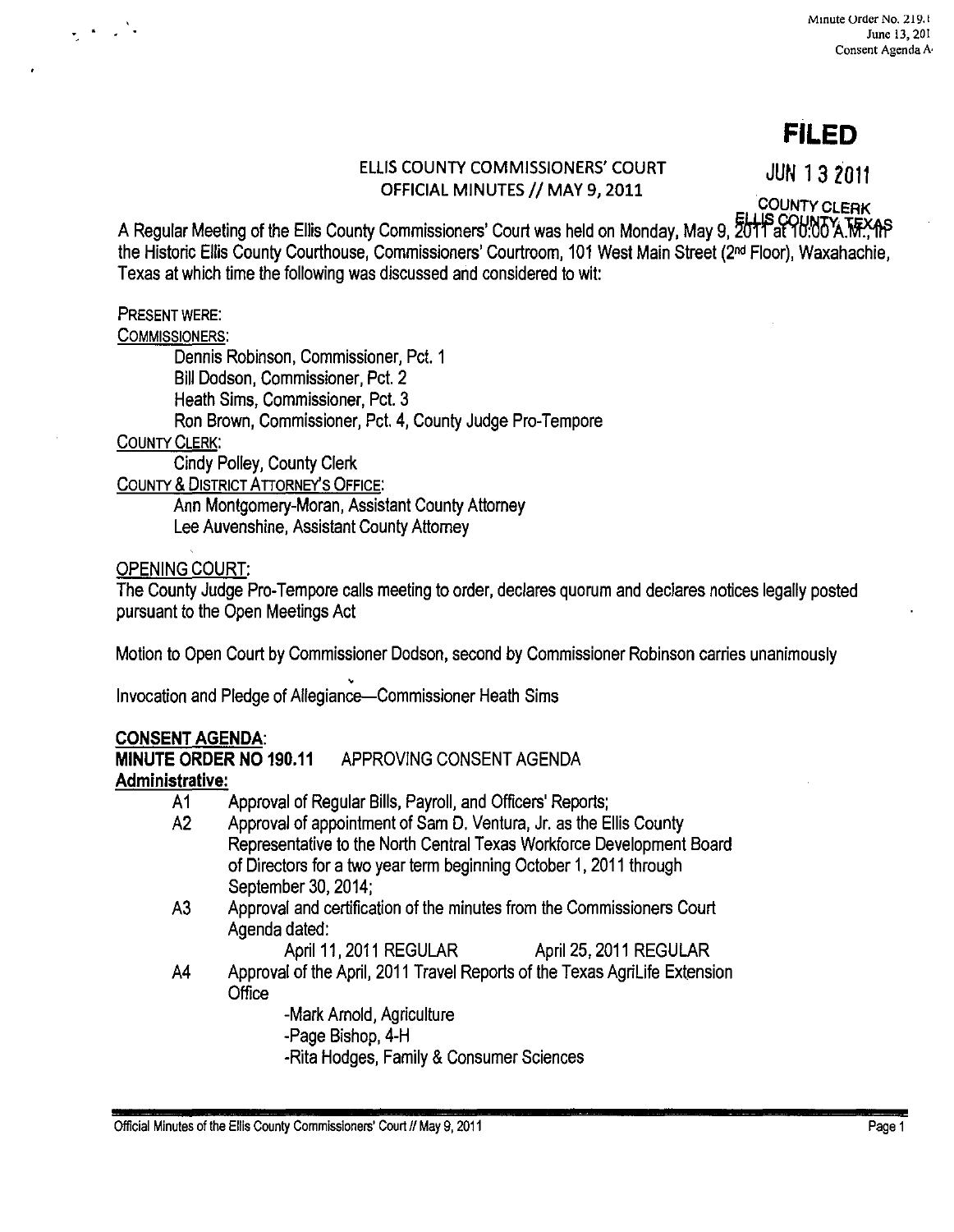#### Financial:

'.

Approving the following budget amendments:

- F1 From 001-0050-50802, Equipment; 001-0050-50803, Furniture/Fixtures; 001-0050 50873, Maintl Repair To 001-0050-50819, Computer; 001-0050-50843, 4-H Travel - Mark Arnold, AgriLife
- F2 From 001-0140-50837, Post Mortem; 001-0140-50804, Postage To 001-0140-50868, Contract Services - Carol Bush, County Judge
- F3 From 001-0390-50801, CJ Supplies To 001-0390-50819, CJ, Computer. Carol Bush, Co Judge
- F4 From 005-0703-50930, ROW To 005-0703-50910, Fuel/Oil Heath Sims, RB3
- F5 From 009-0602-50802, FM1 Purchase of Equipment To 009-0602-50807, FM1 Gen. Misc. -Dennis Robinson, RB1
- F6 Approve refund of overpayment to the following accounts for payment in error: Refund to be issued to: Account Amount Due Charles R. McHughes 153079 \$2,705.03

# Simplified Plat:

SP1 Barton Road Estates, 1 lot, Barton Road, James and Katrina Walton, Pct. 3 Motion by Commissioner Sims, second by Commissioner Robinson to approve consent agenda carries unanimously

# DEPARTMENT OF COUNTY DEVELOPMENT

Consideration and action regarding the following presented by Delton Ake, Director Department of Development:

MINUTE ORDER NO 191.11 GRANTING A ONE-TIME VARIANCE FROM THE ELLIS COUNTY RULES, REGULATIONS AND SPECIFICATIONS FOR SUBDIVISIONS AND MANUFACTURED HOMES, AS IT RELATES TO THE 30' BUILDING SET-BACK LINE REQUIREMENT, AT THE LOCATION OF 5811 WEST HIGHLAND RD., MIDLOTHIAN, ORVILLE AND MARSHA BARNHART, PCT.4

Motion by Commissioner Brown, second by Commissioner Dodson carries unanimously

# **PURCHASING**

Consideration and action regarding the following presented by Hanna McCleary, Interim Purchasing Agent:

MINUTE ORDER NO 192.11 APPROVAL TO EXTEND THE CONTRACT AGREEMENT WITH ERGON ASPHALT & EMULSIONS, INC. FOR EMULSION ASPHALT FOR THE PERIOD OF EIGHT MONTHS MAY 4, 2011 THROUGH DECEMBER 31, 2011

Motion by Commissioner Sims, second by Commissioner Dodson carries unanimously

MINUTE ORDER NO 193.11 AWARDING ANNUAL BID FOR LIGHTWEIGHT ROAD SURFACING AGGREGATE TO TXI FOR THE PERIOD OF MAY 9, 2011 THROUGH DECEMBER 31, 2011 WITH TWO (2) ONE (1) YEAR OPTIONS TO EXTEND TERM (PROPOSAL #2011-002) Motion by Commissioner Robinson, second by Commissioner Sims carries unanimously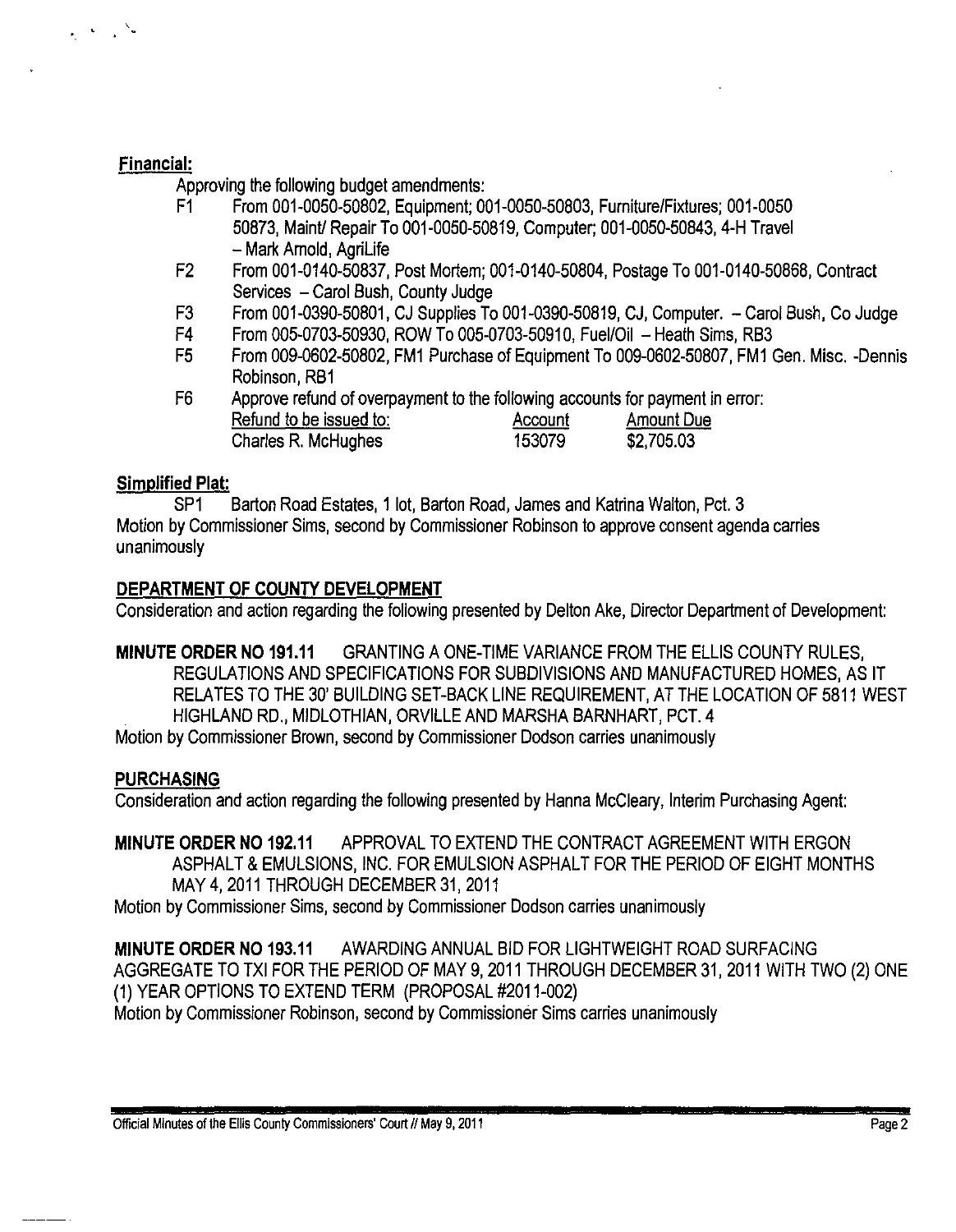MINUTE ORDER NO 194.11 REJECTING ANNUAL BID FOR UNSCREENED PIT RUN GRAVEL FOR THE PERIOD OF MAY 9, 2011 THROUGH DECEMBER 31, 2011 (PROPOSAL #2011) OPTING TO PURCHASE ON THE OPEN MARKET UNTIL SPENDING LIMIT IS REACHED AND GO OUT FOR BID AT THAT TIME IF NECESSARY

Motion to reject bid by Commissioner Sims, second by Commissioner Dodson carries unanimously

MINUTE ORDER NO 195.11 AWARDING THE PROPERTY INSURANCE FOR ELLIS COUNTY TO HIBBS-HALLMARK FOR THE PERIOD OF ONE YEAR STARTING MAY 23,2011 THROUGH MAY 22, 2012 IN THE TOTAL AMOUNT OF \$367,607 WITH AMENDMENTS TO CHANGE THE AUTO LIABILITY DEDUCTABLE TO \$2,500 AND THE AUTO PHYSICAL DAMAGE DEDUCTABLE TO \$2,500 Motion by Commissioner Robinson, second by Commissioner Sims carries unanimously

# ADMINISTRATIVE:

'.

MINUTE ORDER NO 196.11 RESCINDING THE ELLIS COUNTY BURN BAN ENACTED APRIL 25,2011 (Jim Pharr, Fire Investigator) Motion by Commissioner Dodson, second by Commissioner Robinson carries unanimously

MINUTE ORDER NO 197.11 APPROVING A CONTRACT BETWEEN THE TEXAS HEALTH AND HUMAN SERVICES COMMISSION AND THE ELLIS COUNTY AND DISTRICT ATTORNEY'S OFFICE TO PROVIDE REIMBURSEMENT FOR THE PROSECUTION OF CASES INVOLVING FRAUD, WASTE AND/OR ABUSE OF FUNDS RELATED TO THE FOLLOWING PROGRAMS: TEMPORARY ASSISTANCE TO NEEDY FAMILIES; FOOD STAMPS; SUPPLEMENTAL NUTRITION ASSISTANCE PROGRAM; MEDICAID; WOMEN, INFANTS AND CHILDREN; AND CHILDREN'S HEALTH INSURANCE PROGRAM, PURSUANT TO TEXAS GOVERNMENT CODE SECTIONS 41.004 AND 531.039 (Lee Auvenshine, Assistant County & District Attorney)

Motion by Commissioner Robinson, second by Commissioner Dodson carries unanimously

MINUTE ORDER NO 198.11 APPROVING A WORK ORDER BETWEEN THE CITY OF GARRETT AND ELLIS COUNTY ROAD AND BRIDGE PCT. 1 FOR ONE COURSE CHIP SEAL ON STREETS IN GARRETT (Dennis Robinson, RB1)

Motion by Commissioner Robinson, second by Commissioner Dodson carries unanimously

MINUTE ORDER NO 199.11 APPROVING A WORK ORDER BETWEEN PALMER INDEPENDENT SCHOOL DISTRICT AND ELLIS COUNTY ROAD AND BRIDGE PCT. 1 FOR ONE COURSE CHIP SEAL FOR PARKING LOTS (Dennis Robinson, RB1) Motion by Commissioner Robinson, second by Commissioner Dodson carries unanimously

# ADJOURNMENT

Motion to adjourn by Commissioner Robinson, second by Commissioner Sims carries unanimously